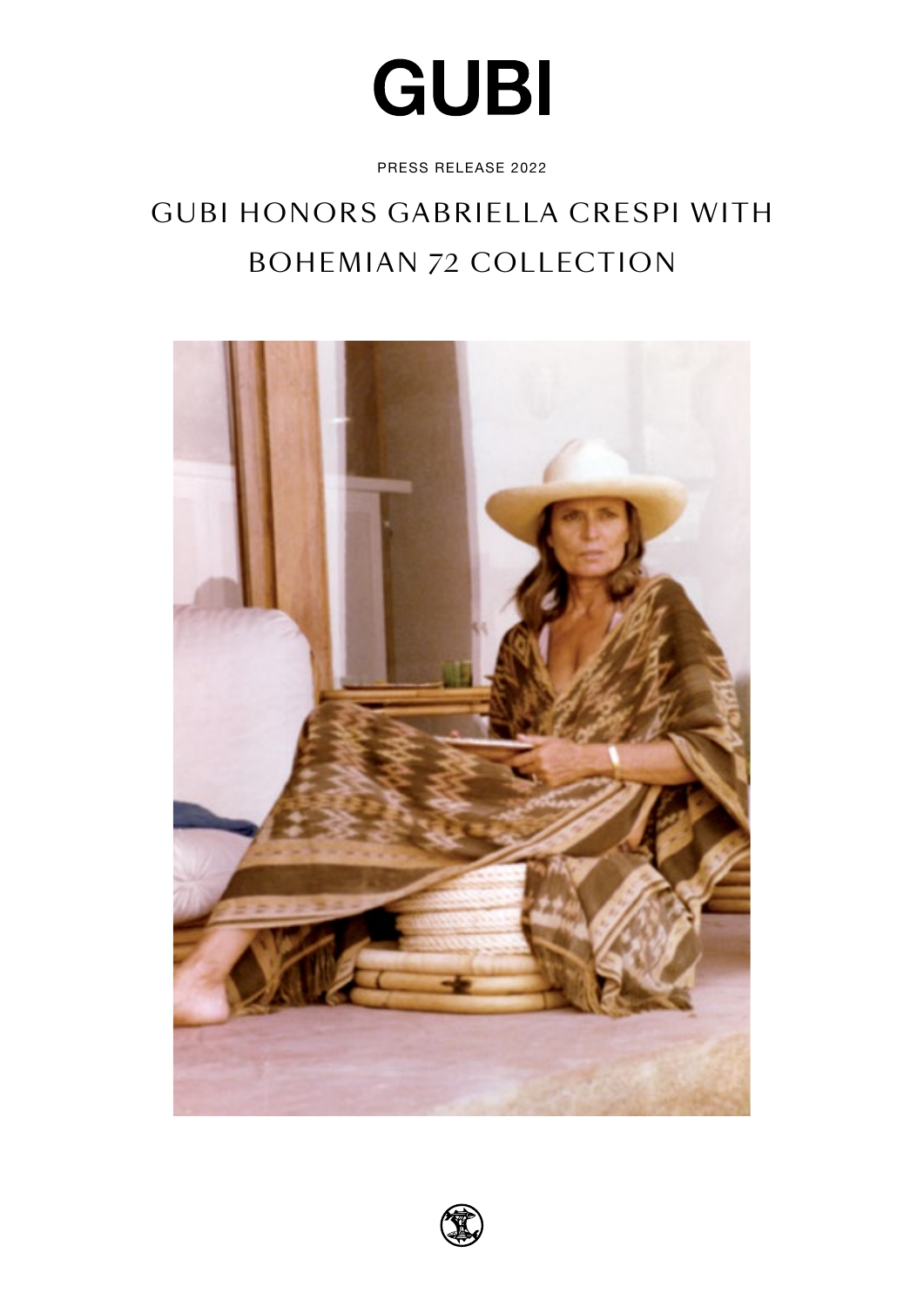*GUBI honors Gabriella Crespi's 100th anniversary with Bohemian 72 Collection*



In the year that Italian designer Gabriella Crespi would have turned 100, and 50 years after its initial conception, GUBI is putting the Bohemian 72 Collection into production for the first time. The collection is the

beginning of a new collaboration with Archivio Gabriella Crespi and reflects the harmony between Crespi's artistic, bohemian vision and her love of travel and GUBI's confident curations and global outlook.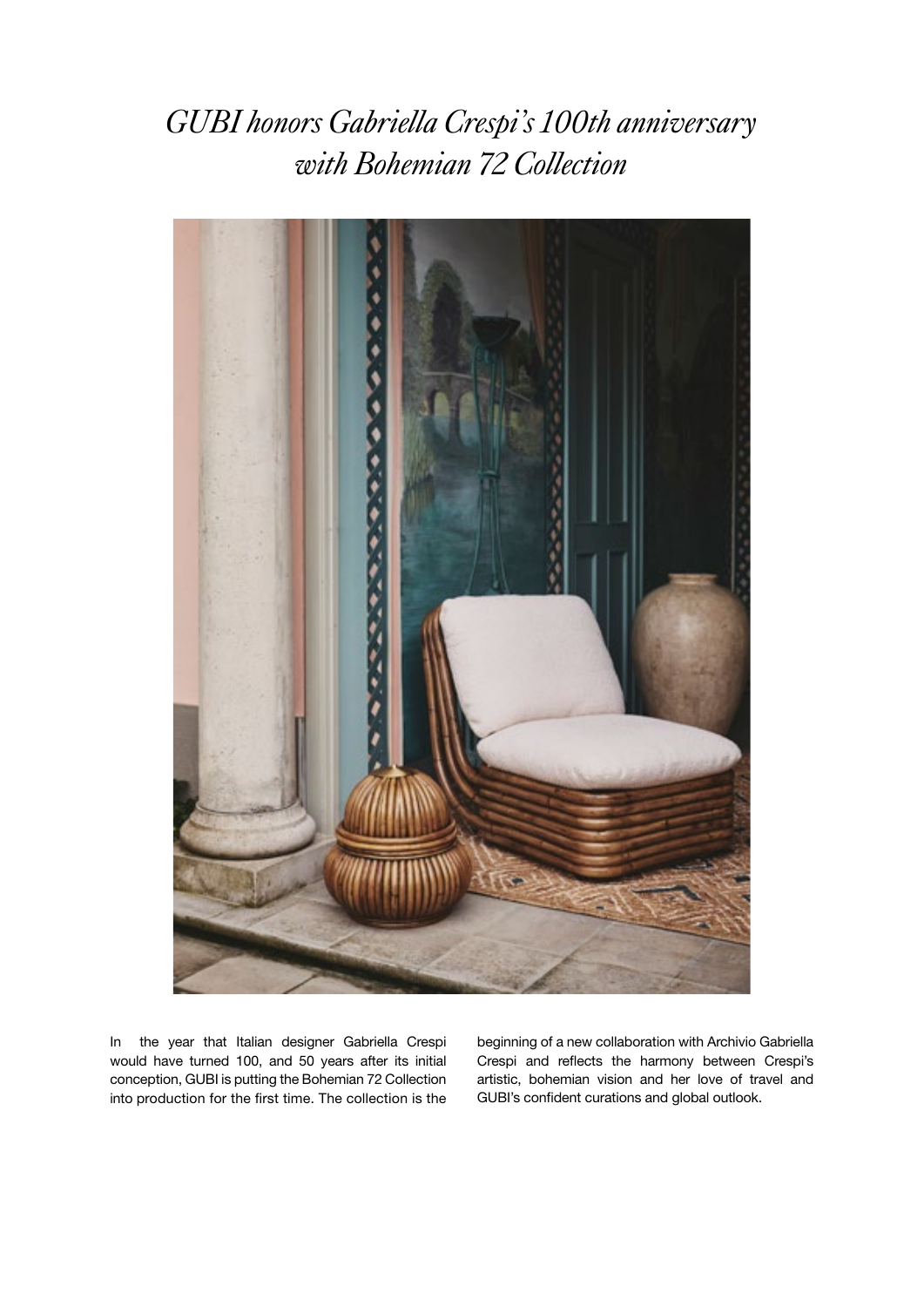

#### *Designer to the stars*

Born in 1922, Italian artist and designer Gabriella Crespi would have turned 100 this year. Throughout her extraordinary career in the design world, she moved effortlessly among both European royalty and the Hollywood jet set. Her indisputable glamour and sophisticated sense of style made her a muse to the fashion designer Valentino, and brought the likes of Audrey Hepburn, Gianni Versace, and Hubert de Givenchy into her social circle.

As a designer, it was her gift for streamlined forms and lavish material finishes that won her a dedicated following and saw her become a coveted partner to prestigious fashion houses ranging from Dior to Stella McCartney.

Crespi's aesthetic was characterized by dualities, pairing modernist functionality with an eye for the baroque, and shifting between clean lines and sensuous curves. When she died aged 95 in 2017, she left behind a repertoire of more than two thousand pieces, spanning furniture, jewelry, and sculpture – all imbued with an eclectic style that embraced both the organically whimsical and the formally geometric.

Crespi's daughter Elisabetta Crespi now heads up Archivio Gabriella Crespi. *"My mother was utterly Milanese,"* she says. *"She had extraordinary taste, stemming from her inner passions and bohemian lifestyle. She was naturally elegant and didn't follow mainstream fashion; instead, she favored a cultivated simplicity in her aesthetic. She was modern, daring - almost radical in her propositions. From her innate alluring qualities to the inviting furniture she designed, everything was sophisticated yet unconventional, with a warm, human, and sensuous feel to it."*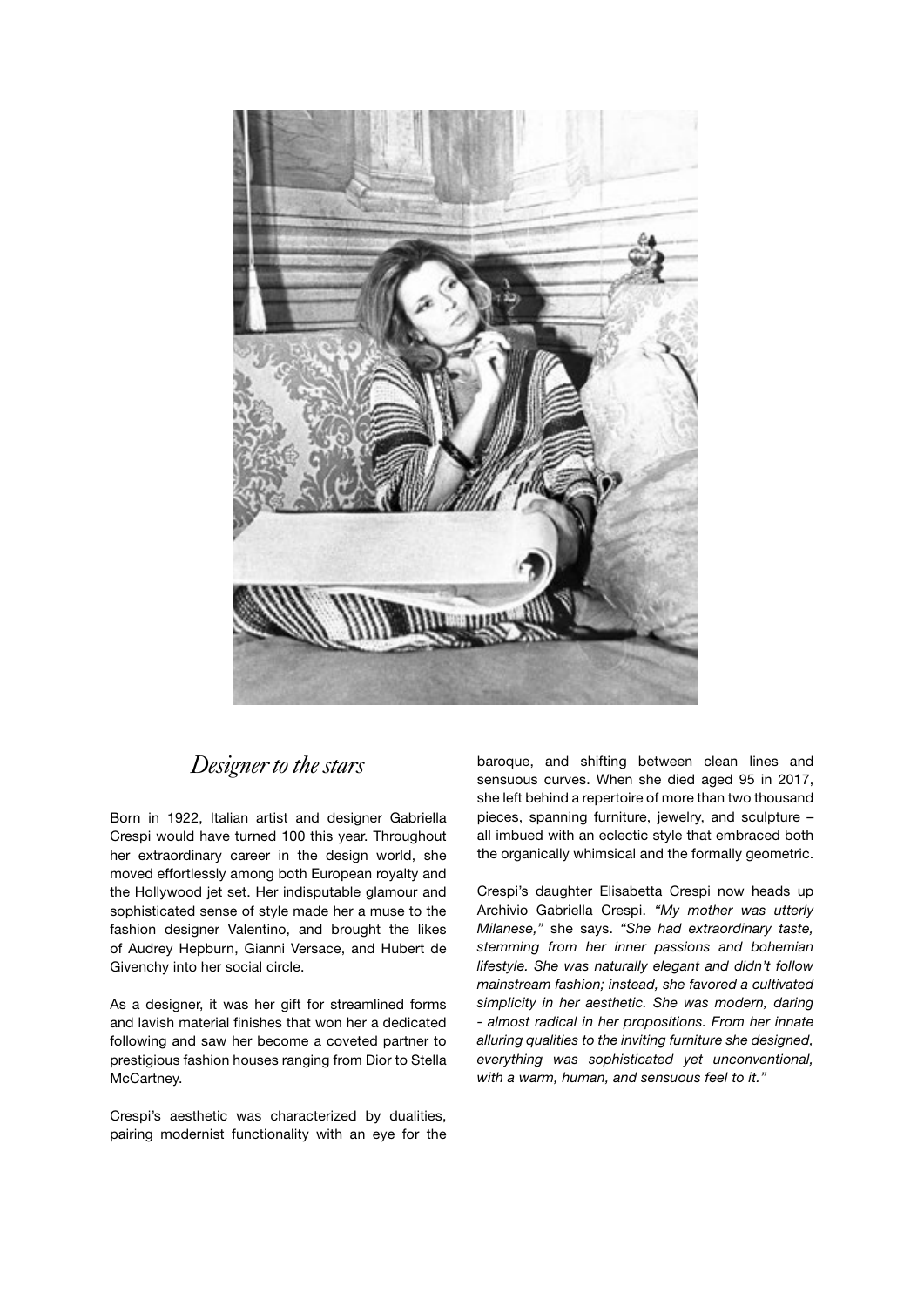

#### *Bohemian 72 - Crespi's refined lounge lifestyle*

To honor this inspiring and extraordinary woman, GUBI is proud to introduce the Bohemian 72 Collection. Elegant, flexible, and refined, this collection is the distillation of Crespi's vision of a versatile rattan furniture family for what she called her 'house of the sun'. The pinnacle of the jet-set bohemian lounge lifestyle, Bohemian 72 brings together Crespi's interest in natural materials, her fascination with stacked sculptural forms, and her curiosity about Eastern cultures and philosophies, honed over years of travel.

During her lifetime, these exclusive pieces were only ever produced for private clients, but today, 50 years after they were first conceived, GUBI has worked from Crespi's original drawings to bring an extraordinary collection into production for the first time. In these iconic rattan furniture designs, a worldly Milanese sophistication is conjured from one of nature's most humble-seeming materials. Crespi designed the Bohemian 72 Collection in the spring of 1972 from the terrace of her home in Milan. Alongside the renowned 'Rising Sun' and 'Five Positions' Collections, Bohemian 72 was part of Crespi's

wider 'Bamboo Collection', designed between 1972 and 1975. Comprising a lounge chair, three-seater sofa, ottoman and floor lamp, the collection is the culmination of Crespi's career-long mission to create furniture that seamlessly unites indoor and outdoor living.

*"Gabriella Crespi had a huge talent for navigating the spaces between indoor and outdoor and never let anything block the light and air flowing through her own home. It is our pride and privilege to be bringing the work of such a design icon into production for more people to enjoy,"* says Marie Kristine Schmidt, Chief Marketing Officer, GUBI.

Drawn to rattan for its strength and versatility, she conceived these pieces at a time when the material was very much in vogue within the high-society circles in which she moved, viewed as the height of interior sophistication. Her decision to use repeating layers of vertically coiled rattan vines, however, was unusual for the time, and results in a distinctive and highly luxurious take on lounge furniture that has proven truly timeless.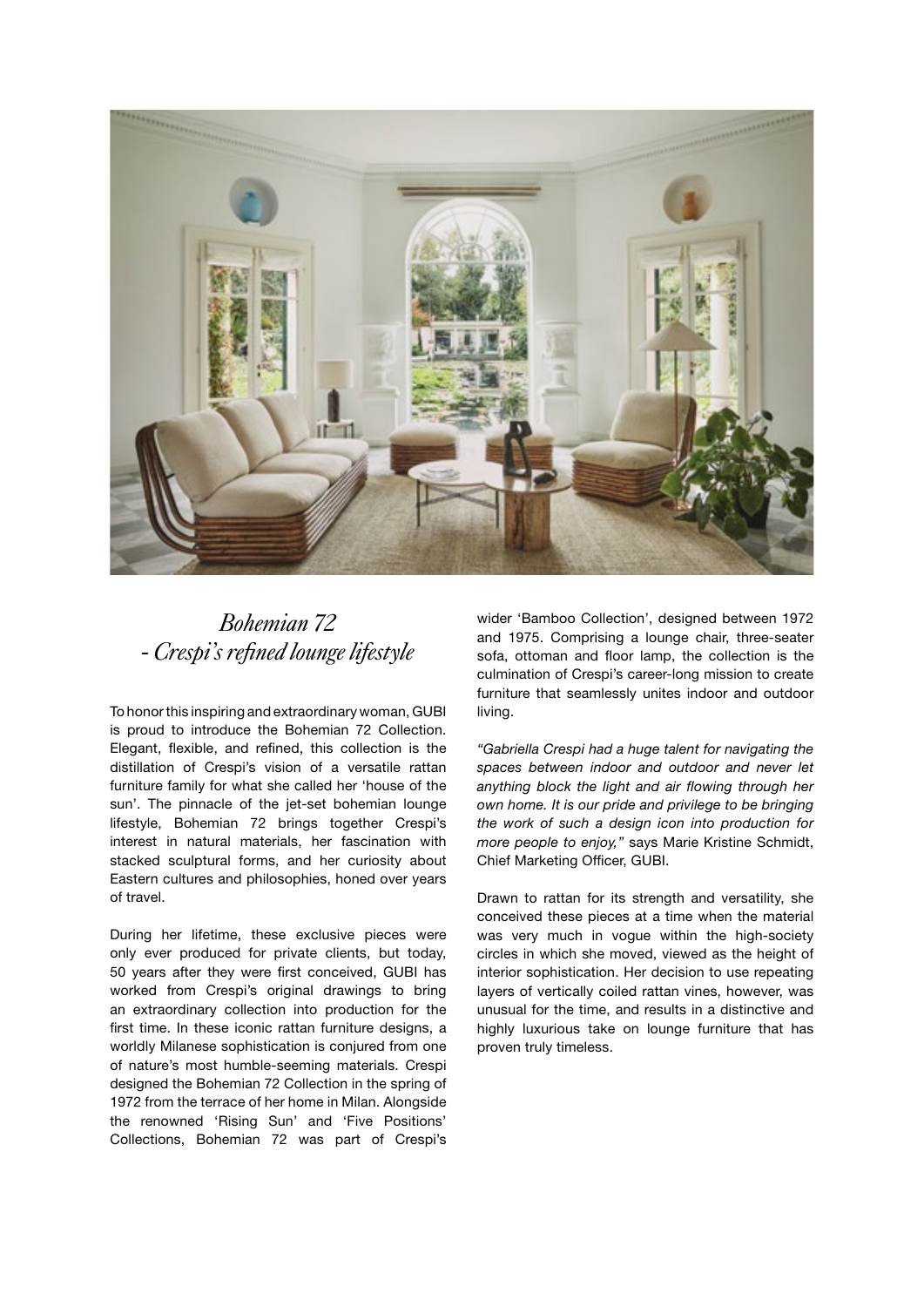



### *Crespi's love of rattan*

Crespi's goal was to create a flexible rattan seating collection that felt equally at home in the city or the country, at the seaside or high on a mountain slope. Her great ambition, she once said, was to create 'a house of the sun' – an environment that radiated warmth, light and sophistication. Rattan, with its gentle tones, natural appearance and the way light passes between its canes, is the perfectly material to create such a setting.

*"I wanted to create the house of the sun,"* she said. *"I couldn't help but do it with rattan and bamboo, materials of which I'm very fond and that combine strength and flexibility, the warmth of mellow tones, and the ability to be run through by light. Very long spokes give an impression of the infinite and indeterminate just as cane thickets that rise toward the sky do in nature."*

To recreate Crespi's original designs demands a high level of craftsmanship, as the rattan canes must be steamed and then bent by hand around a die,

specially made to the dimensions of her drawings. Because it is a natural material, standardizing rattan is a complex process, and color, texture and dimension differ from vine to vine, introducing another level of skill to the production process.

### *Bohemian 72 up close*

Layers of cane form the bases of the lounge chair, three-seater sofa, and ottoman. The floor lamp has a shade formed from a vertical arrangement of rattan strips, with brass detailing. The pattern of the strips allows the lamp to cast a beautifully delicate play of light and shade on the floor around it, evoking an atmosphere of rustic warmth and bohemian sophistication. In all four pieces, the bent rattan canes and strips are stained with antique color and finished with a gloss coating to ensure a consistent appearance and a rich and warming natural texture. Each member of the collection can stand proudly on its own, but taken as an ensemble, the quartet makes a timeless statement of luxury.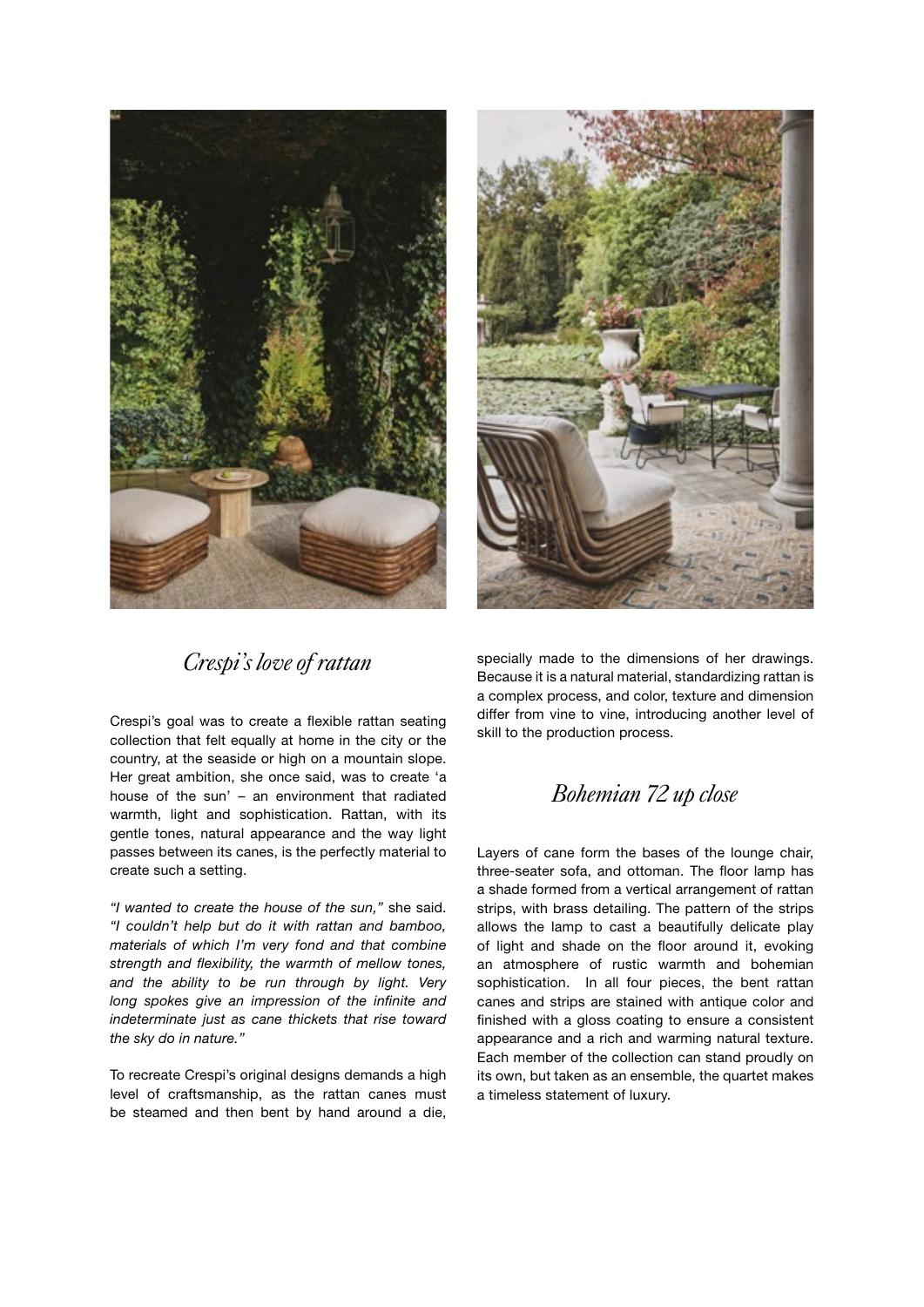

Each of the seats is topped with a lavishly plump cushion that follows the outline of the rattan frame perfectly, based on Crespi's original drawings. Sleek in form but supremely soft, they introduce a cosseting level of comfort to the collection. This near-decadent focus on indulgence is emphasized in the backrest of the lounge chair, which has a generous 115º incline to encourage even deeper relaxation.

*"I am so proud to be working with GUBI to enable my mother's designs to continue reaching people all over the world,"* says Elisabetta Crespi. *"I know GUBI's global outlook would have really appealed to my mother – and I am confident that the public will react enthusiastically to the collection, appreciating GUBI's keen attention to the design details and materials that were always such a distinguishing trait of my mother's work."*